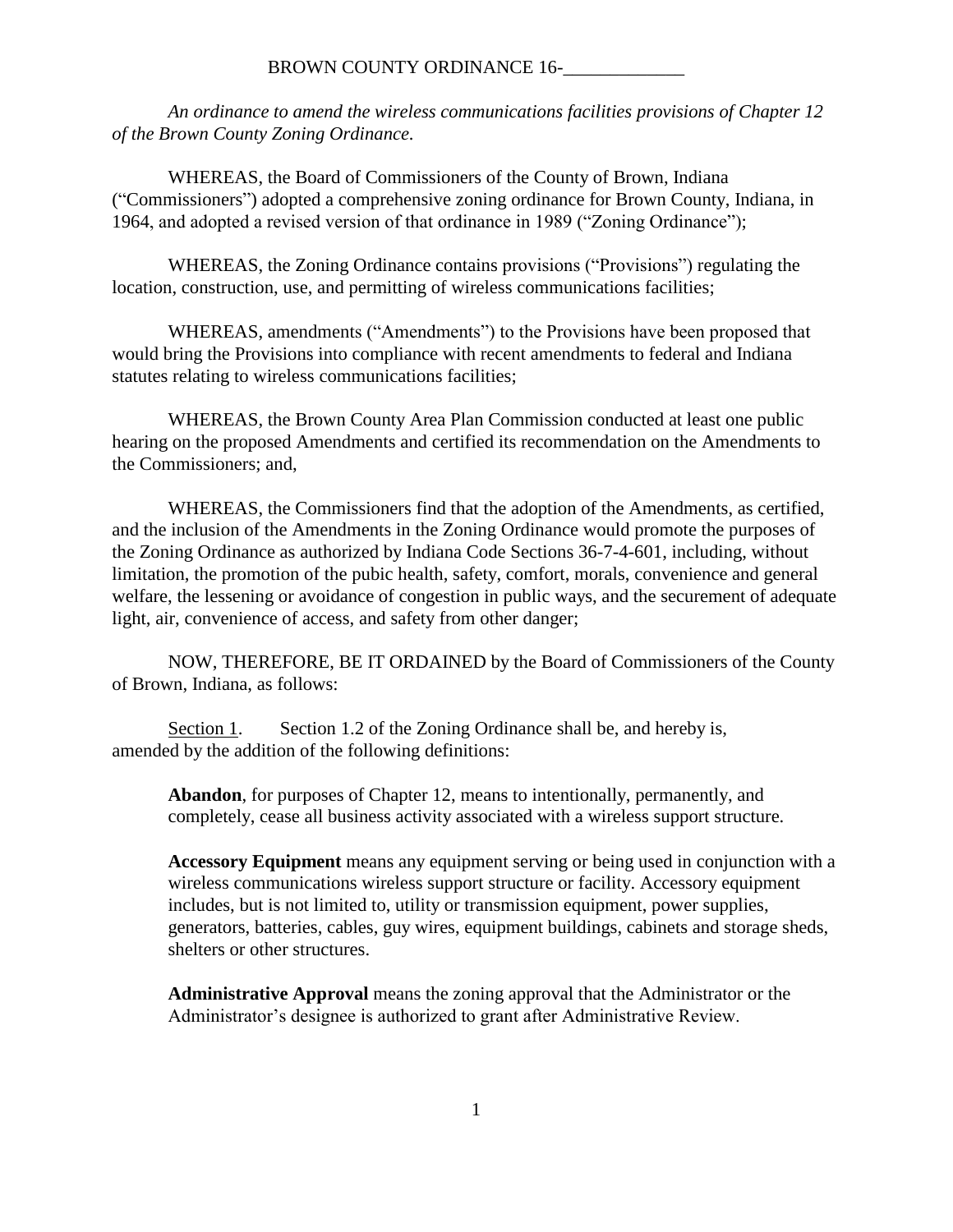**Administrative Review** means the non-discretionary evaluation of an application by the Administrator or designee, without a public hearing.

**Antenna** means any communications equipment that transmits or receives electromagnetic radio signals used in the provision of wireless communications service.

**Base station** means a station located at a specific site that is authorized to communicate with mobile stations. The term includes all radio transceivers, antennas, coaxial cables, power supplies, and other electronics associated with a station.

**Carrier on Wheels or Cell on Wheels ("COW")** or Mobile Stations means a portable self-contained wireless communications facility that can be moved to a location and set up to provide wireless services on a temporary or emergency basis. A COW is normally vehicle-mounted and contains a telescoping boom as the antenna wireless support structure.

**Concealed Wireless Communications Facility** means any wireless communications facility that is integrated as an architectural feature of an existing structure or any new wireless support structure designed so that the purpose of the facility or wireless support structure for providing wireless services is not readily apparent to a casual observer.

**Electrical transmission tower** means a structure that physically supports high voltage overhead power lines. The term does not include a utility pole.

**Equipment compound** means the area that surrounds or is near the base of a wireless support structure and encloses wireless communication facilities.

**Existing Structure** – Previously erected wireless support structure or any other structure, including but not limited to, buildings and water tanks, to which wireless communications facilities can be attached. The term does not include a utility pole or an electrical transmission tower.

**Fall Zone -** the area within which the wireless support structure is designed to collapse.

**Minor modification means** any improvement to existing structures that do not qualify as substantial modifications, do not result in an increase to the fall zone to an extent that would result in a violation of the setback requirement and that is eligible for administrative review and approval.

**Monopole** means a single, freestanding pole-type structure supporting one or more Antenna. For purposes of this Ordinance, a Monopole is not a Tower.

**Ordinary maintenance** means ensuring that communications facilities and wireless support structures are kept in good operating condition. Ordinary maintenance includes inspections, testing and modifications that maintain functional capacity, aesthetic and structural integrity; for example the strengthening of a wireless support structure's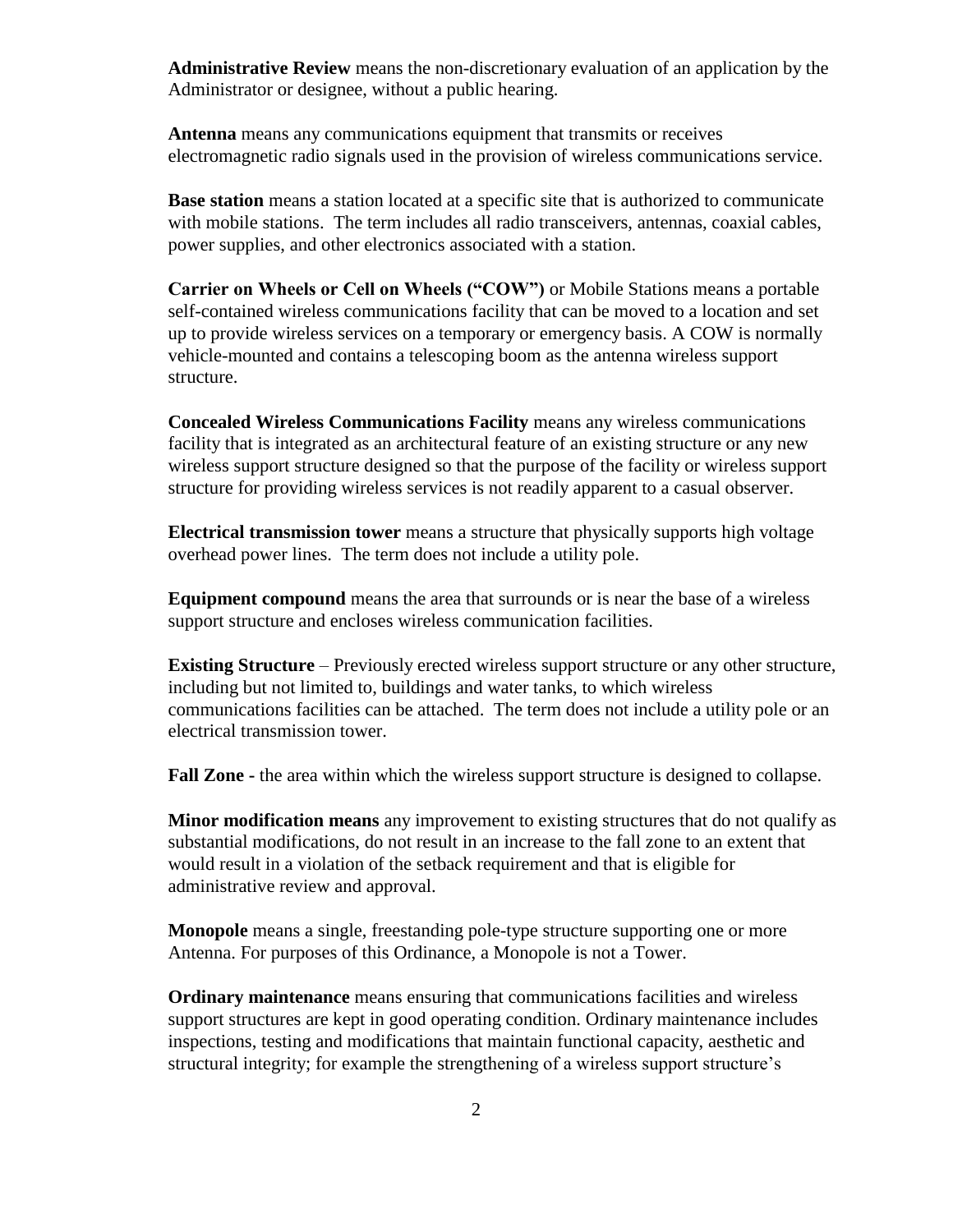foundation or of the wireless support structure itself. Ordinary maintenance includes replacing antennas of a similar size, weight, shape and color and accessory equipment within an existing wireless communications facility and relocating the antennas of approved communications facilities to different height levels on an existing monopole or tower upon which they are currently located. Ordinary maintenance does not include minor and substantial modifications.

**Permit authority** means the Brown County board, commission, or employee that, or who, makes legislative, quasi-judicial, or administrative decisions concerning the construction, installation, modification, or siting of wireless facilities or wireless support structures.

**Replacement** means removing the pre-existing wireless support structure and constructing a new wireless support structure of proportions and of equal height or such other height that would not constitute a substantial modification to a pre-existing wireless support structure in order to support a wireless communications facility or to accommodate collocation.

**Small cell facility** means: (1) a personal wireless service facility (as defined by the Federal Telecommunications Act of 1996, as in effect on July 1, 2015); or, (2) a wireless service facility that satisfies the following requirements: (A) each antenna, including exposed elements, has a volume of three (3) cubic feet or less; (B) all antennas, including exposed elements, have a total volume of six  $(6)$  cubic feet or less;  $(C)$  the primary equipment enclosure located with the facility has a volume of seventeen (17) cubic feet or less. For purposes of part  $(2)(C)$  of this definition, the volume of the primary equipment enclosure does not include the following equipment that is located outside the primary equipment enclosure: electric meters; concealment equipment; telecommunications demarcation boxes; ground based enclosures; back up power systems; grounding equipment; power transfer switches; and cut-off switches.

**Small cell network** means a collection of interrelated small cell facilities designed to deliver wireless service.

**Substantial modification** of a wireless support structure means the replacement of a wireless support structure and/or the mounting of a wireless facility on a wireless support structure in a manner that: (1) increases the height of the wireless support structure by the greater of: (A) ten percent (10%) of the original height of the wireless support structure; or, (B) twenty (20) feet; (2) adds an appurtenance to the wireless support structure that protrudes horizontally from the wireless support structure more than the greater of: (A) twenty (20) feet; or, (B) the width of the wireless support structure at the location of the appurtenance; (3) increases the square footage of the equipment compound in which the wireless facility is located by more than two thousand five hundred  $(2,500)$  square feet; or, (4) any improvement that results in a structure which failes to meet the General Standards and Design Requirements for Wireless Communications Facilities set forth in Chapter 12 of this Ordinance. The term does not include the following: (1) Increasing the height of a wireless support structure to avoid interfering with an existing antenna; (2)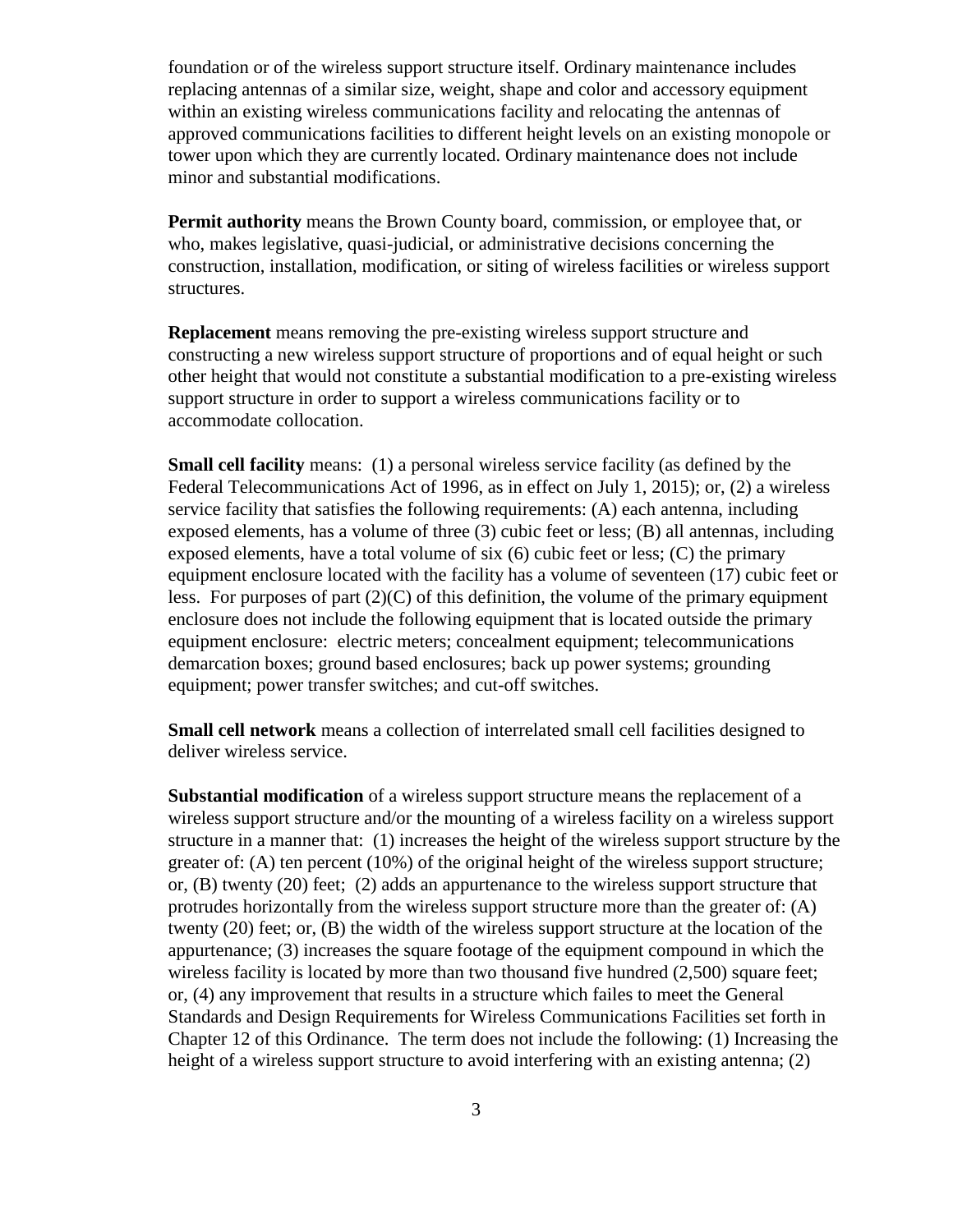Increasing the diameter or area of a wireless support structure to: (A) shelter an antenna from inclement weather; or, (B) connect antenna to the wireless support structure by cable.

**Tower** means a lattice-type structure, guyed or freestanding, that supports one or more Antennas.

**Utility pole** means a structure that is owned or operated by public utility, communications service provider, municipality, electric membership corporation, or rural electric cooperative and that is designed and used to carry lines, cables, or wires for telephony, cable television, or electrical transmission, or to provide lighting. The term does not include a wireless support structure or an electrical transmission tower.

**Wireless communications facility** or **wireless facility** means the set of equipment and network components necessary to provide wireless communications service. The term does not include a wireless support structure.

**Wireless support structure** means a freestanding structure designed to support wireless facilities. The term does not include a utility pole or an electrical transmission tower.

Section 2. The definition of the term "co-location" set forth in Section 1.2 of the Zoning Ordinance shall be, and hereby is, amended to read as follows:

**Co-location or collocation** means the placement or installation of wireless facilities on existing structures that include a wireless facility or a wireless support structure, including water towers and other buildings or structures. The term includes the placement, replacement, or modification of wireless facilities within an approved equipment compound.

Section 3. Section 3.1 of the Zoning Ordinance shall be, and hereby is, amended by the addition of footnote 9 to the Public Facilities – Wireless Communication Facilities use matrix, which footnote shall read as follows:

9. Unless exempted from the special exception use permit requirement by Chapter 12.

Section 4. Subsection 4.1 G of the Zoning Ordinance shall be, and hereby is, amended to read as follows:

G. Spires, church steeples, chimneys, cooling towers, elevator bulkheads, fire towers, scenery lofts, penthouses, stacks, tanks, water towers, transmission towers, wireless communication facilities and support structures, and necessary mechanical appurtenances may be erected or changed to any height that is not otherwise prohibited.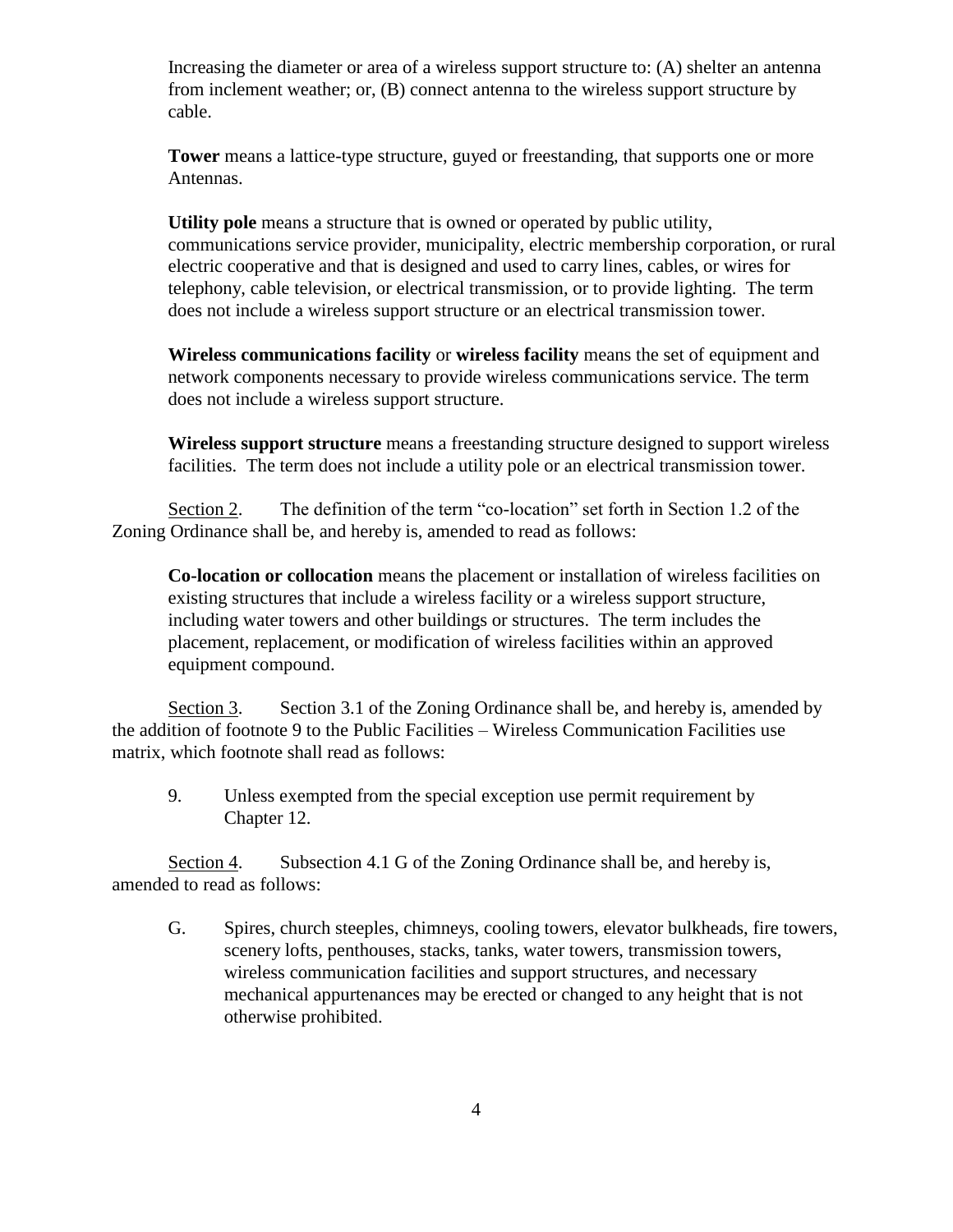Section 5. Subsection 4.9 A of the Zoning Ordinance shall be, and hereby is, amended by the addition of the following setback regulations for wireless communication facilities and support structures:

| <b>FRONT</b> | <b>SIDE</b> | <b>REAR</b> |
|--------------|-------------|-------------|
|              |             |             |
|              |             |             |

or Support Structure \_\_\_\_\_\_\_\_See Table 12.1\_\_\_\_\_\_\_\_\_\_

Section 6. Subsection 6.3 C of the Zoning Ordinance shall be, and hereby is, amended to read as follows:

C. A site plan review will be required for an airport, a heliport, a hospital, an industrial park, a mobile home park or travel trailer park, a penal or correctional institution, a private recreational development, a public utility substation or exchange, PUD, a shopping center, a wireless communication facility and/or support structure, and a commercial or industrial development.

Section 7. Chapter 12 of the Zoning Ordinance shall be, and hereby is, amended to read as follows:

### **CHAPTER 12 – WIRELESS COMMUNICATONS FACILITIES** 12.1 Purpose

The purpose of this chapter is to:

- 1. regulate the design, construction, placement, modification, and removal of wireless communications facilities;
- 2. allow the providers of wireless communications services to provide for adequate coverage and capacity while minimizing the overall impact of additional towers and protecting the fundamental characteristics of the various zoning districts;
- 3. encourage co-location, the use of attached facilities, concealed facilities, and the use of appropriate public and semi-public properties whenever feasible;
- 4. require designs and parameters compatible with adjacent land uses, and to conserve the scenic, historic, aesthetic and environmental quality of Brown County and the tourism industry based thereon from the adverse impacts of wireless communications facilities development;
- 5. promote long-range planning and cooperation between the citizens and property owners of Brown County, the Brown County Area Plan Commission, the Board of Zoning Appeals, the County Commissioners, and the wireless communications services providers;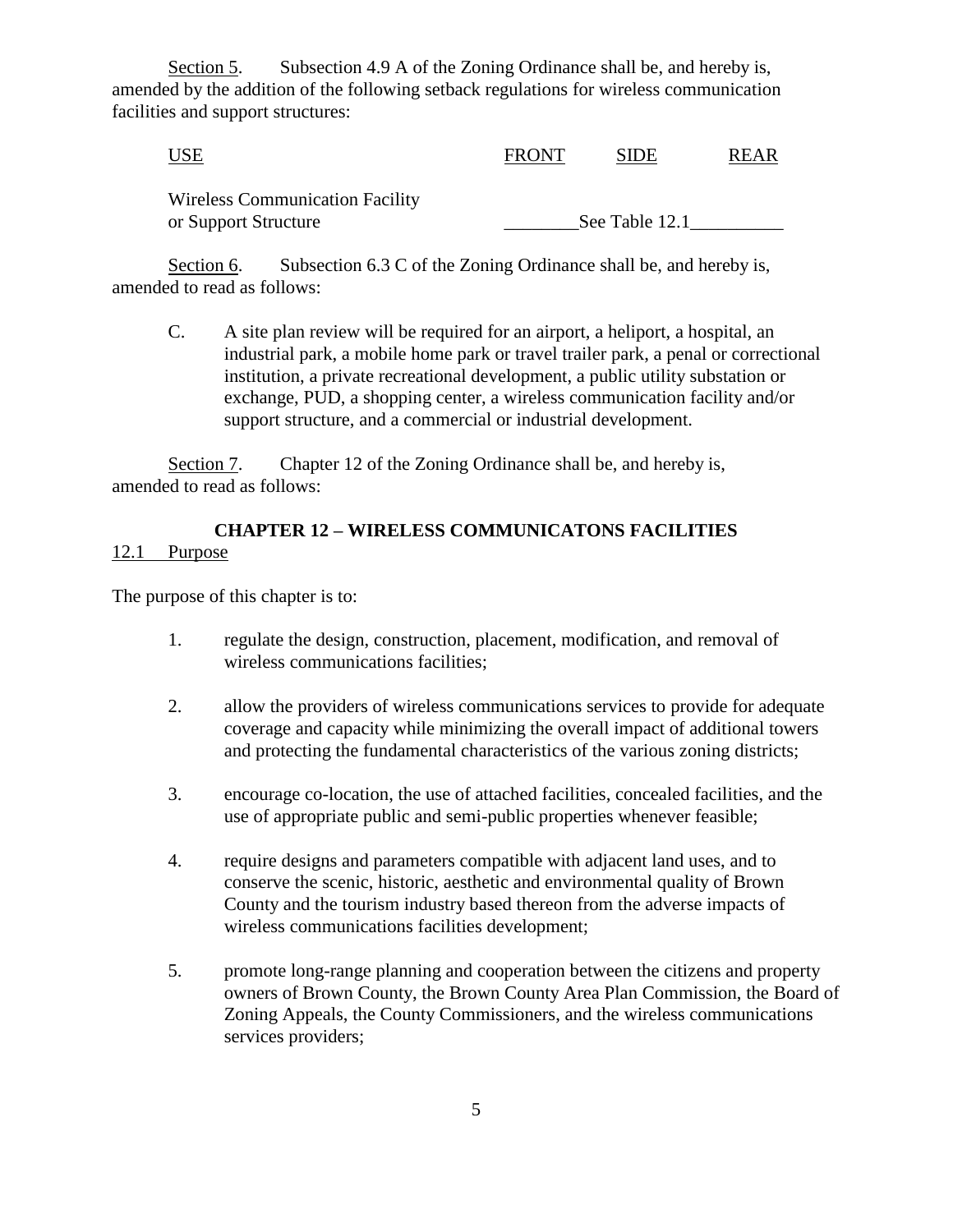- 6. protect the public health, safety and general welfare of the community; and,
- 7. give due regard to the policies of Brown County's Comprehensive Plan when evaluating proposals for wireless communications facilities.

#### 12.2 Permitted Uses

- A. Permitted Uses without a Special Exception
	- 1. Co-location: placement of an antenna array if located on a legally existing or previously approved wireless communication facility or wireless support structure, including water towers or other structures (individually or collectively "WCF").
	- 2. Attached wireless communication facility. An antenna array may be integrated with/within another existing structure (e.g., a building facade or water tower) as long as the attachment would not constitute a substantial modification.
	- 3. Replacement or expansion of a legal, existing WCF that would constitute a substantial modification. This replacement is subject to the application procedures, general requirements and abandonment provisions of this Chapter.
- B. Permitted Uses with a Special Exception:

In addition to the requirements of this Chapter, all new WCFs not included in  $12-2(A)$ above, must receive a Special Exception from the Brown County Area Board of Zoning Appeals and shall be subject to the requirements of Chapter 3 (Special Exceptions), Sections 1, 4, 5, Chapter 4, Sections 11, 12, and Chapter 6, Section 3. Special Exception approval shall be required for placement of a new WCF in all zoning districts**.** 

C. Exemptions:

The following wireless communications facilities are exempt from the provisions of this Chapter: police, fire, ambulance and other emergency dispatch; amateur (HAM) radio; antennas used solely for residential household television and radio reception and satellite dishes measuring 2 meters or less in diameter.

D. Prohibitions:

Any WCF not expressly permitted under Subsection (A) Permitted Uses, Subsection (B), Permitted Uses with Special Exception, or not exempted under Subsection (C), Exemptions, are prohibited. Speculative construction of towers for future leasing (i.e., without specific for antennas at the time the application for the tower is submitted) is specifically prohibited.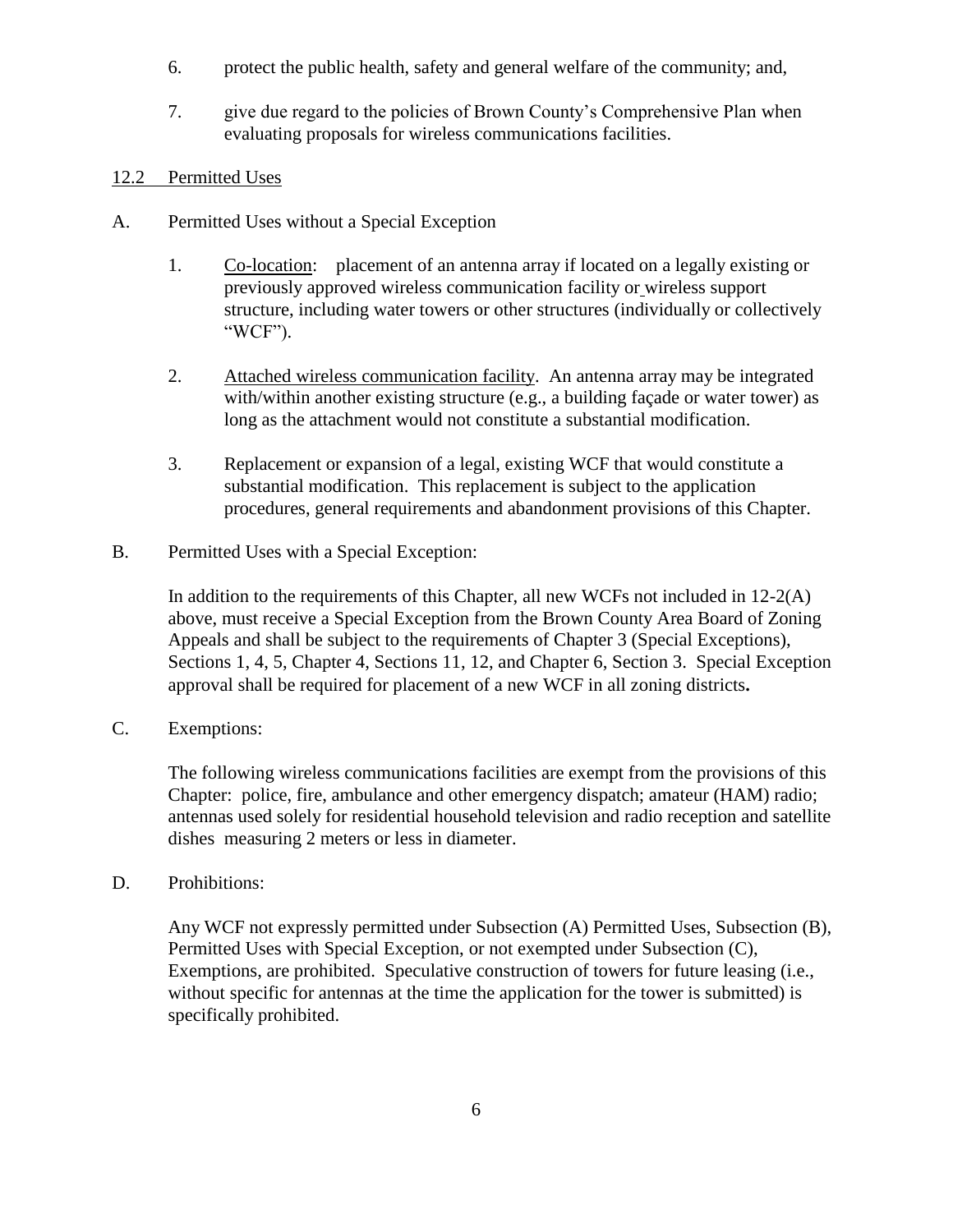E. Conditions of Approval:

The following conditions apply to all permitted uses:

- 1. Applicants and/or petitioners agree to make a good faith effort on terms consistent with any applicable national agreement or on terms common to the region, to accommodate requests for co-location that originate from a provider, from the WCF owner, or from the Area Plan Commission;
- 2. Property owners and/or agents shall accept and accommodate the provisions for co-location prescribed by this ordinance, and shall agree to the renting or leasing of space on a support structure of WCF, for co-location, at fair market prices and terms without discrimination;
- 3. Upon completion of the support structure or WCF, owners and/or operators of the support structure or WCF agree to make a good faith effort to accommodate colocation (placement of additional antenna arrays) in a timely manner, including those WCF or antenna arrays proposed by other service providers.
- 4. No approval for a WCF or support structure shall become valid until written approval of a written statement of no objection from all relevant federal, state, or local agencies with regulatory authority has been submitted to the Director of the Area Plan Commission.

# 12.3 General Requirements

The following requirements apply to all WCFs that are erected or placed within the County jurisdictional area after the effective date of this chapter:

- A. For each application under Chapter 12, section 2 (A) and (B), the property owners, WCF owners, and wireless communications service provider(s) shall be considered coapplicants and shall be jointly and severally subject to the provisions of this ordinance.
- B. Each application for a permit to add to an existing WCF or for a Special Exception for placement of new WCF shall be accompanied by the following:
	- 1. Application Form: A completed application form, that:
		- a. identifies the names, business addresses, and points of contact for the applicants;
		- b. states the location of the proposed or affected wireless support structures or wireless facilities;
		- c. includes original signatures from all applicants including the property owners, WCF owners, and wireless communications service providers.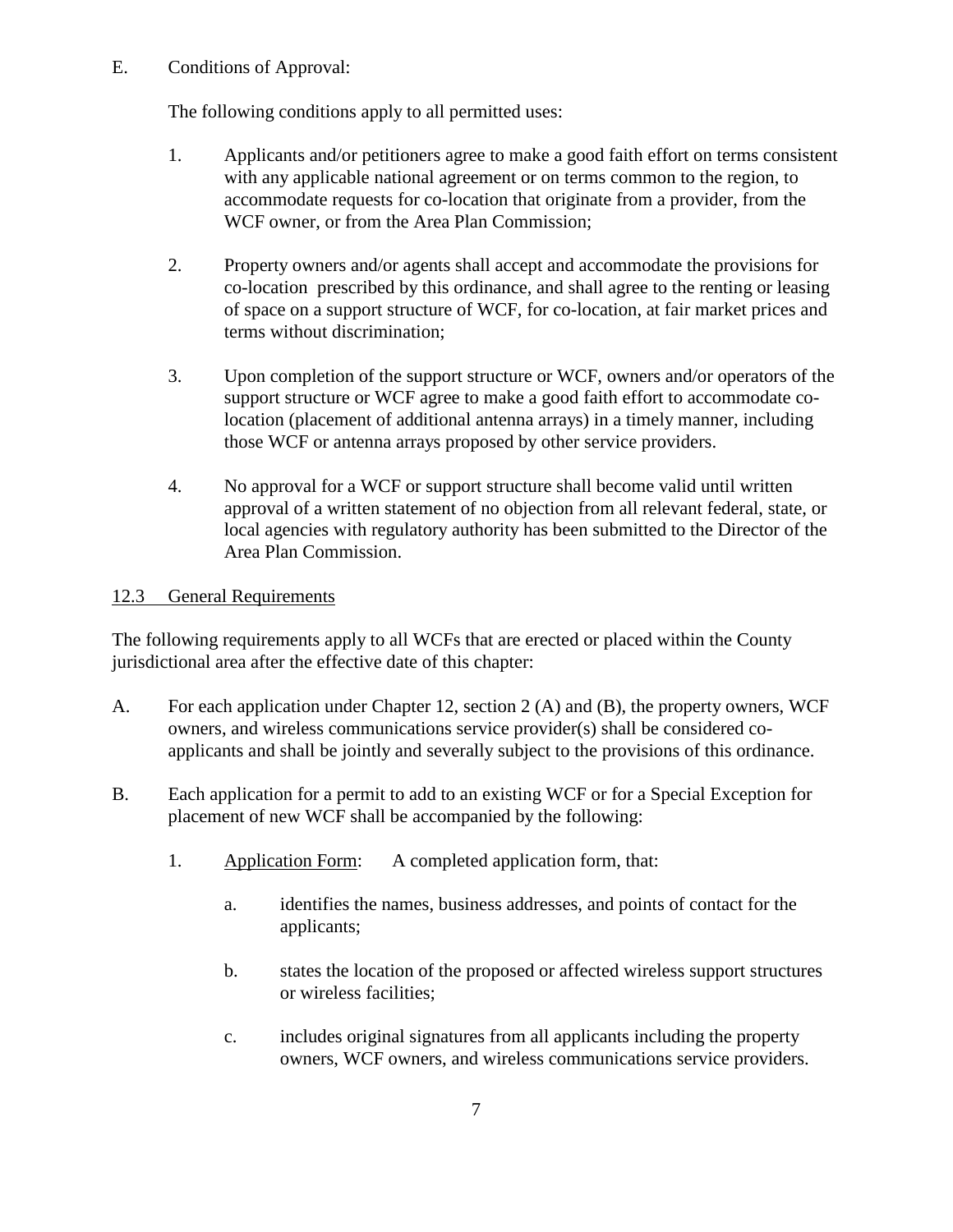- 2. Construction Plan: A construction plan that describes the locations of the proposed co-location, attachment, replacement, substantial modification, or wireless support structure (by property address, latitude/longitude coordinates, and township, range, section, ¼ section, shown on a plat map obtained from the Auditor's office), and all equipment and network components, including antennas, transmitters, receivers, base stations, power supplies, cabling, and related equipment, means of access, proposed site improvements, and compliance with the Building Code. The construction plan shall also include, to the extent applicable: the total height and width of the wireless facility and/or wireless support structure, including cross section and elevation, footing, foundation and wind speed details; a structural analysis indicating the capacity for future and existing antennas, including a geotechnical report and calculations for the foundation's capacity; the identity and qualifications of each person directly responsible for the design and construction; and signed and sealed documentation from a professional engineer that shows the proposed location of the wireless facility and wireless support structure, the area within which the wireless support structure is designed to collapse, and all easements, roadways, and existing structures within a distance of the wireless support structure that is equal to the height of the structure, and all other information necessary to demonstrate compliance with this Chapter.
- 3. For new wireless support structures, evidence supporting the choice of location for the proposed wireless support structure, including a sworn statement from the individual responsible for the choice of location demonstrating that collocation of wireless facilities on an existing wireless support structure was not a viable option because co-location:
	- a. would not result in the same wireless service functionality, coverage, and capacity;
	- b. is technically infeasible; or,
	- c. is an economic burden to the applicant.
- 4. For new wireless support structures, evidence showing that the application complies with the Special Exception criteria set forth in the ordinance.
- 5. For new wireless support structures that also require variance approval, evidence showing that the application complies with the variance criteria set forth in the ordinance.
- C. If an applicant submits the information required by this Section, the application shall be deemed to be complete.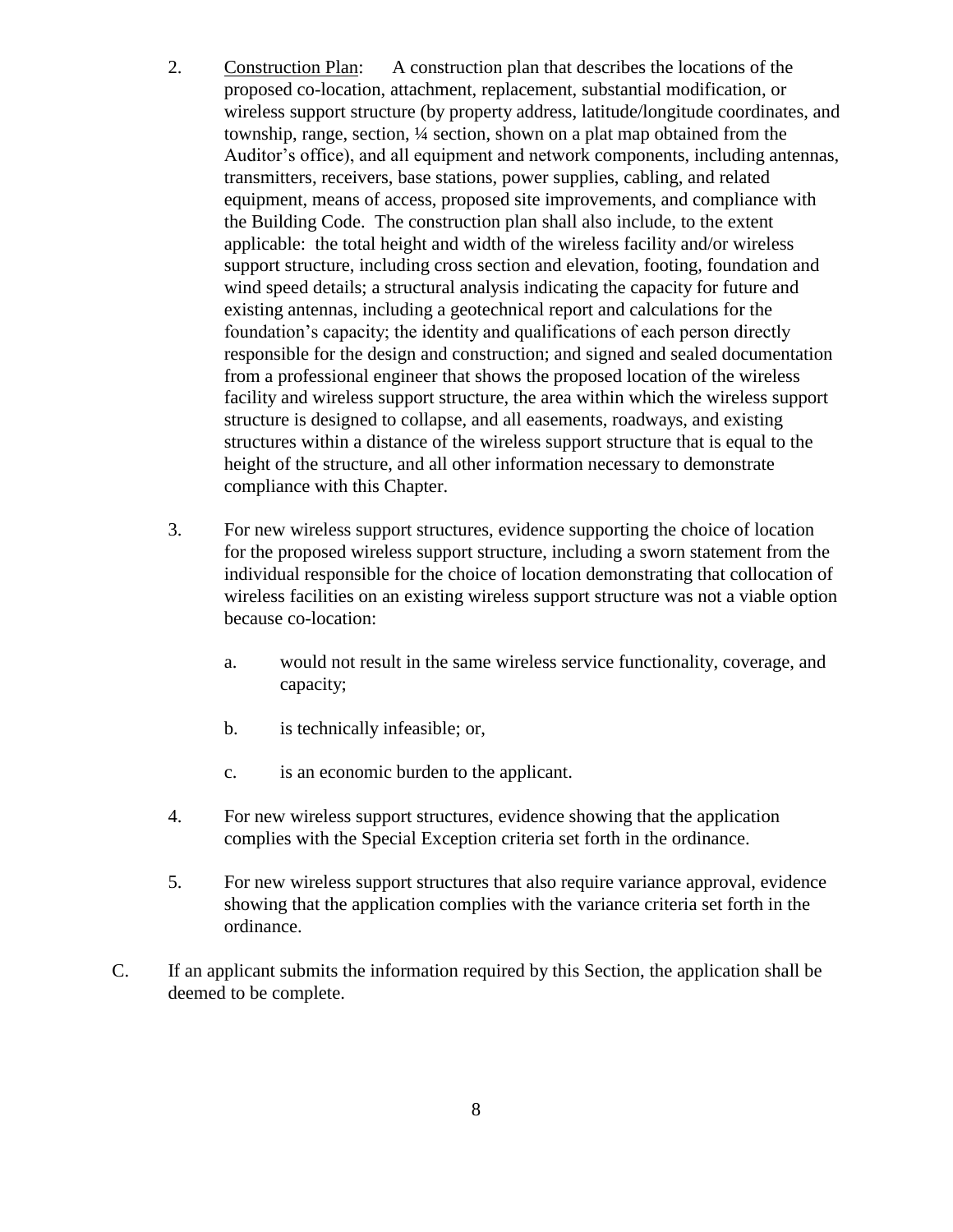- D. Information that the applicant deems to be confidential shall be submitted on green colored paper and shall be treated as confidential, and not available to the public, to the extent authorized by Ind. Code 5-14-3, *et seq*.
- E. An applicant shall pay the application fee established by the Brown County Area Plan Commission. An applicant may submit a single application and pay a single application fee, to co-locate multiple wireless facilities or to establish multiple small cell facilities as part of a single small cell network.

### 12. 4 Application Review Procedure

- A. Determination of Completion/Defects. Within ten (10) days of receipt of an application, the permit authority shall review an application to determine if the application is complete. If the permit authority determines that an application is not complete, the permit authority shall notify the applicant in writing of all defects in the application.
- B. Cure. An applicant for approval under  $12.2(A)(3)$  of this Chapter that receives a written notice of incompletion may cure the defects and resubmit the application within thirty (days) of receiving the notice. An applicant for approval under  $12.2(A)(1)$  or (2) of this Chapter that receives a written notice of incompletion may cure the defects and resubmit the application within fifteen (15) days of receiving notice. If the applicant is unable to cure the defects within the relevant cure period, the applicant shall notify the permit authority of the additional time the applicant requires to cure the defects.
- C. Decision by Permit Authority. With respect to an application for approval under  $12.2(A)(3)$  of this Chapter, not more than ninety (90) days after the permit authority makes an initial determination of completeness, the permit authority shall: (1) review the application to determine if it complies with applicable laws and ordinances governing land use and zoning; and (2) notify the applicant in writing whether the application is approved or denied. However, if the applicant requested additional time to cure defects in the application, the ninety (90) day decision period shall be extended for a corresponding time. With respect to an application for approval under  $12.2(A)(1)$  or  $(2)$ of this Chapter, not more than forty-five (45) days after the permit authority makes an initial determination of completeness, the permit authority shall: (1) review the application to determine if it complies with applicable laws and ordinances governing land use and zoning; and (2) notify the applicant in writing whether the application is approved or denied. However, if the applicant requested additional time to cure defects in the application, the forty-five (45) day decision period shall be extended for a corresponding time.
- D. Variances/Decision. With respect to an application for approval under 12.2(A)(3), if the application for the proposed wireless support structure requires a variance from the terms of the Ordinance, the permit authority shall have an additional thirty (30) days to comply with the relevant decision periods of Subsection C above.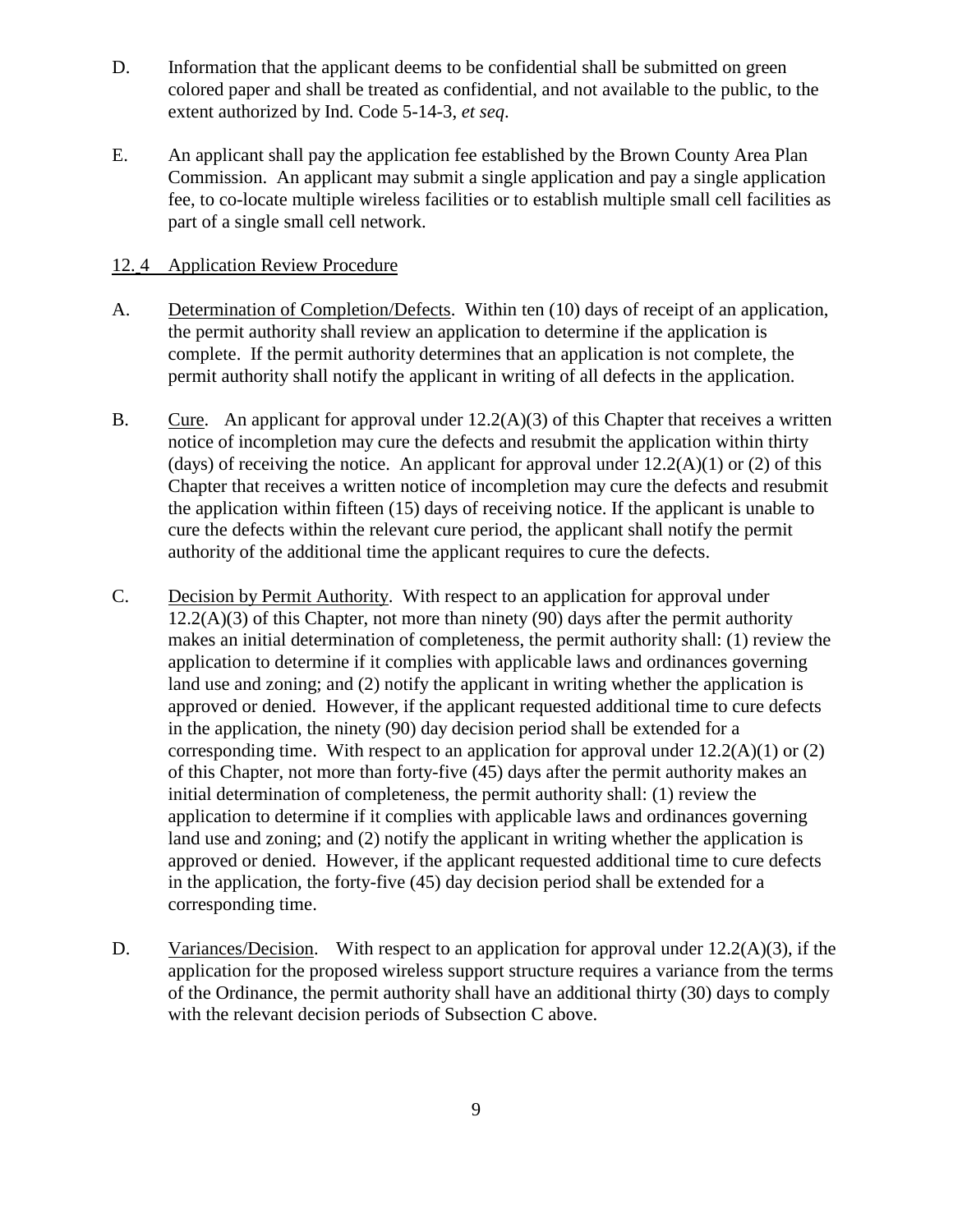- E. Written Decisions. A written decision shall state clearly the basis for the decision to approve or deny an application. If the permit authority denies an application, the written notice must include substantial evidence in support of the denial. A notice is considered written if it is included in the minutes of a public meeting of the permit authority.
- F. Administrative Approval. Approvals sought under 12.2(A)(1) and (2) may be granted by the Planning Director without public hearing.

# 12. 5 Performance Standards

- A. Security. For all WCF excepting Attached WCF, a perimeter fence at least eight (8) feet high shall be installed to circumscribe and contain the WCF, along with all accessory structures and/or facilities. Use of razor wire is prohibited.
- B. Lighting.
	- 1. Security lighting is not required. However, if security lighting is installed it shall be confined to accessory structure(s), directed downward to minimized glare or intrusion into adjoining properties.
	- 2. Any WCF, support structure, or antenna array that requires illumination shall meet FAA requirements. When there is a choice between red and white strobe lights on the tower, red lights with maximum intervals between flashes shall be required. All lighting shall be shielded underneath or on the bottom of the bulb, so as to reduce glare on adjoining and nearby uses.
	- 3. Other illumination is prohibited.
- C. Landscaping.
	- 1. The following planting requirements shall be applied to all applications or petitions for construction of WCF and/or support structures:
		- a. A double staggered row of evergreen trees, planted at seven (7) ft. in height (measured from grade) and at no more than fifteen (15) ft. intervals along the perimeter of the fence to screen the facilities from adjoining properties; or,
		- b. A mix of deciduous shade trees (2.5"caliper) and large deciduous shrubs (at least 48" in height) of sufficient density along the perimeter of the fence to adequately screen the facilities from adjoining properties.
		- c. Existing vegetation within twenty feet (20) of the security fence that is preserved shall be credited towards planting requirements.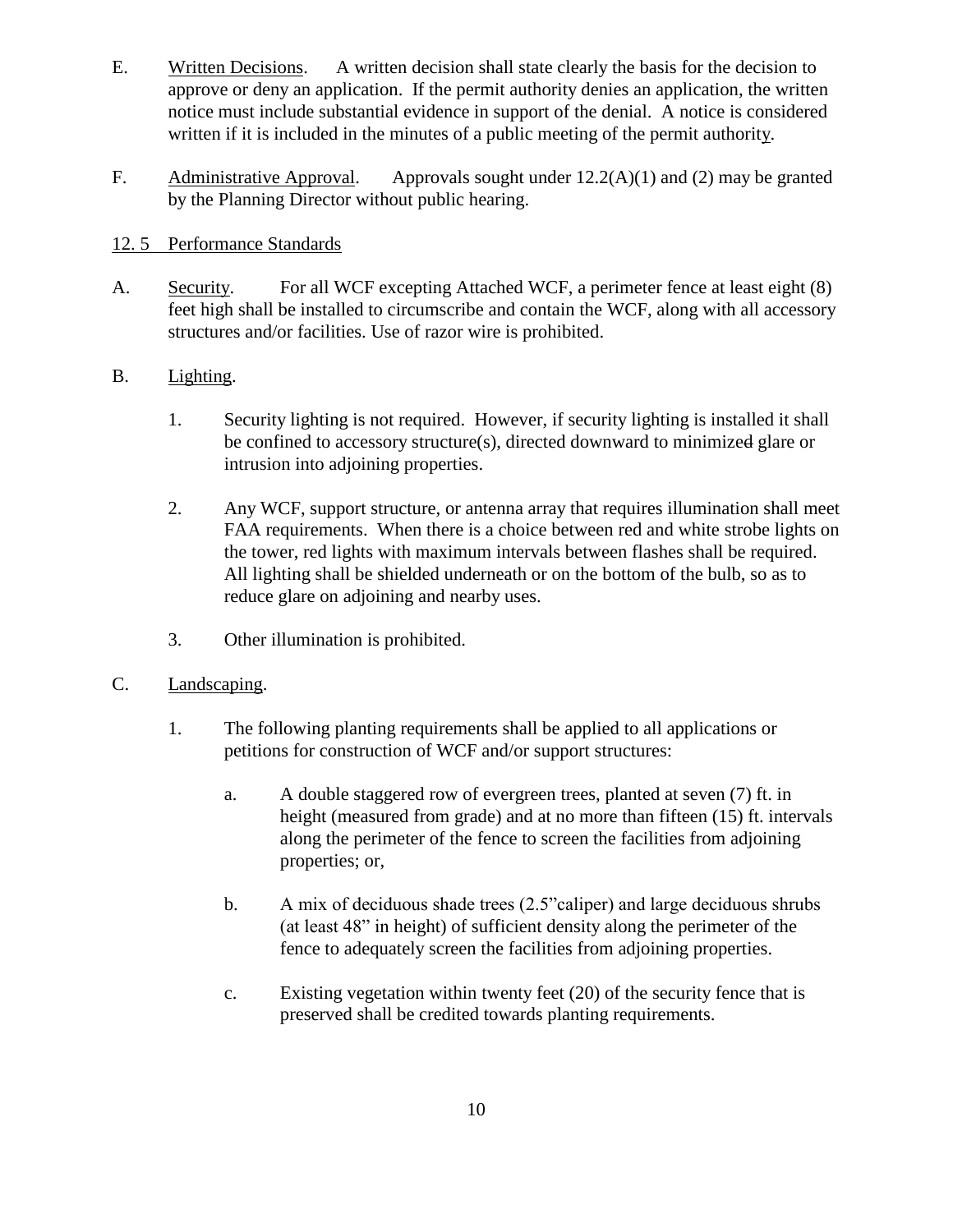- 2. The provisions of this section may be waived, in whole or in part, by the Area Plan Commission upon a determination that: site conditions would not be adequate to support landscape plantings; or, that architectural camouflage ("stealth" design) will insure compatibility with adjoining land uses and eliminate the need for screening.
- 3. All landscape plantings shall be properly maintained or replaced as necessary to ensure their good health and viability for the life of the WCF and/or support structure.
- D. Signage. Identification signage, no more than three (3) square feet in total area, shall be required for each WCF/support structure, and/or accessory facility. Identification signage shall include the name(s) of the facility owner(s) or operator(s) and a 24-hour emergency telephone number, and shall be affixed to a perimeter fence or entrance where possible. Signage shall be decided by the Board for each application. Advertising signage is prohibited.
- E. Attached WCF. Attached WCF shall be appropriately integrated with, or within, existing structures with due consideration given to sitting/placement, color, camouflage, size and type of construction. Attached WCF shall be designed to minimize visual impact and antenna arrays shall not exceed the height of the existing structure by more than twenty (20) feet.
- F. Noise.
	- 1. Noise-producing equipment shall be sited and/or insulated to guarantee that no increase in noise above ambient levels measured at the property line occur.
	- 2. Backup Generations, if used, shall only be operated during power outages and for testing and maintenance purposes. Routine testing and maintenance, if conducted, shall only be conducted between the hours of 8:00 a.m. and 5:00 p.m. Monday through Saturday.
- G. Color and Camouflage.
	- 1. All WCF, support structures, accessory buildings, poles, antennas and other external facilities shall be painted upon installation and thereafter repainted as necessary with a "flat" paint. Except where dictated by the FAA, paint color shall, at the discretion of the Planning Director or Plan Commission, be designed to minimize visibility & blend with the surrounding environment.
	- 2. Accessory buildings and/or structures shall be designed to be architecturally similar and compatible with each other, and shall not exceed twelve (12) feet in height and 750 square feet in area. Accessory buildings and/or structures shall be used only for the housing of equipment needed to service the WCF and/or antenna array(s) located on the premises. Where possible, accessory buildings and/or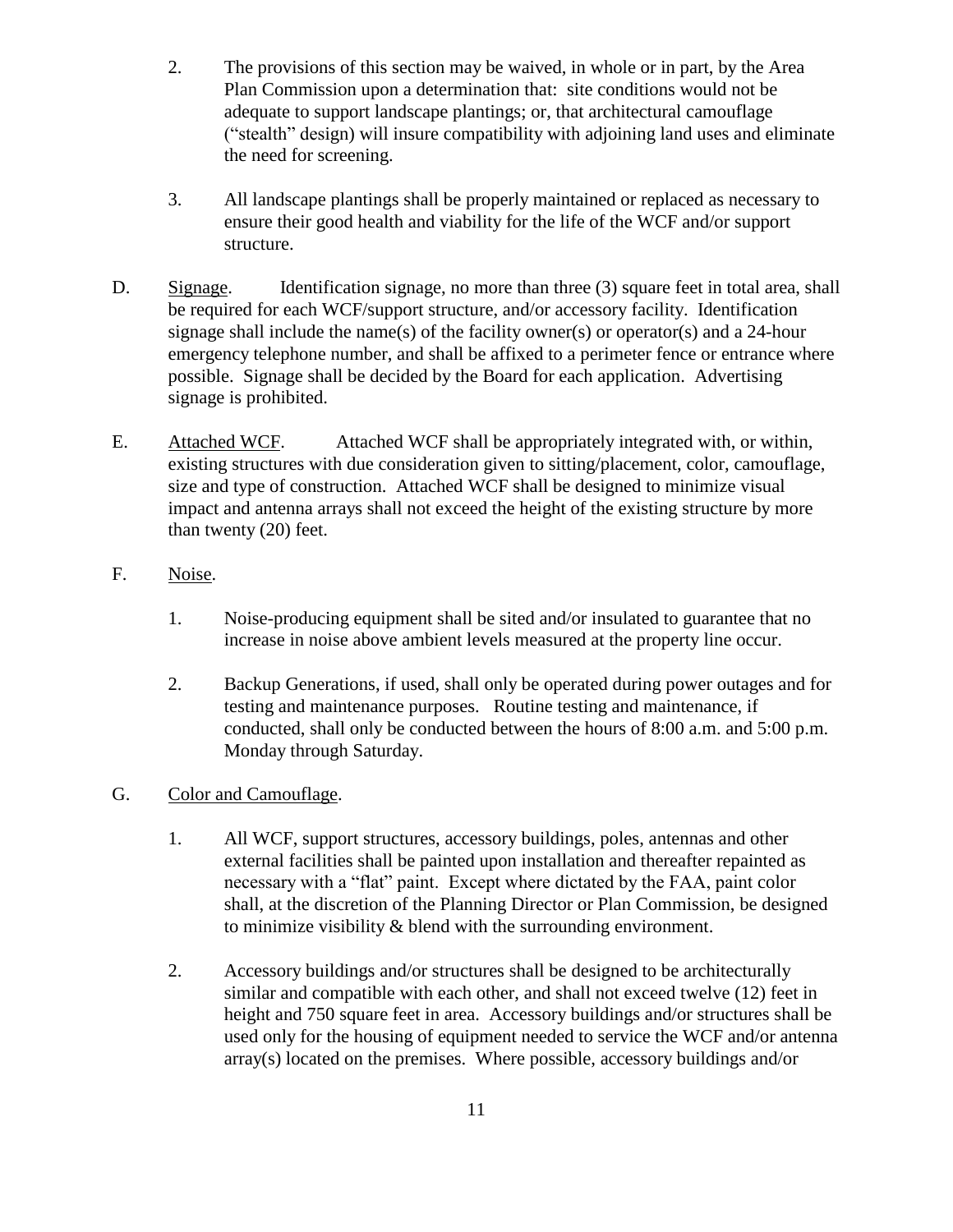structures shall be attached or clustered so as to appear as one building. Exterior facades shall incorporate materials, textures and colors that blend with the surroundings to minimize visual impact.

- 3. The Director of the Area Plan Commission and/or Area Plan Commission shall reserve the right to require architectural camouflage, or "stealth design," if a proposed site is deemed sensitive for any of the following reasons:
	- a. the prospective site is located in, or within 300 feet of, property officially designated as "Historic" by the State of Indiana, Brown County or the village of Nashville, listed with the Indiana Historic Site and Structures Inventory, or located within property listed with the National Register of Historic Places.
	- b. the prospective site lies in, or within 300 feet of a right-of-way classified as a scenic corridor by the Brown County Comprehensive Plan or the State of Indiana.
- H. Materials. Excepting Attached WCF, all support structures shall be constructed of galvanized metal. The provisions of this section may be waived by the Director of the Area Plan Commission upon a determination that architectural camouflage ("stealth" design) will satisfy the intent of this section.
- I. Health and Safety.
	- 1. All WCF and/or support structures shall be constructed, operated, maintained and monitored in compliance with all applicable federal (i.e., FCC and FAA) and state standards and requirements.
	- 2. WCF and/or support structures that would be classified as a hazard to air navigation, as defined by the Federal Aviation Administration, shall not be permitted.

# 12.6 Temporary WCF

- A. Temporary WCF or antennas shall be permitted for test purposes, emergency communications or in the event of equipment failure for a maximum period of two (2) weeks, subject to the requirements of Section 12.3 (B) (1) through (5) and (7) through  $(10).$
- B. If the application is investigating co-location opportunities for a proposed antenna array, and demonstrates with written documentation that good faith co-location negotiations are in process, a temporary WCF may be approved by the Director of the Area Plan Commission for a period not to exceed six months subject to the requirements of Section 12.3 (B) (1) through (5) and (7) through (10).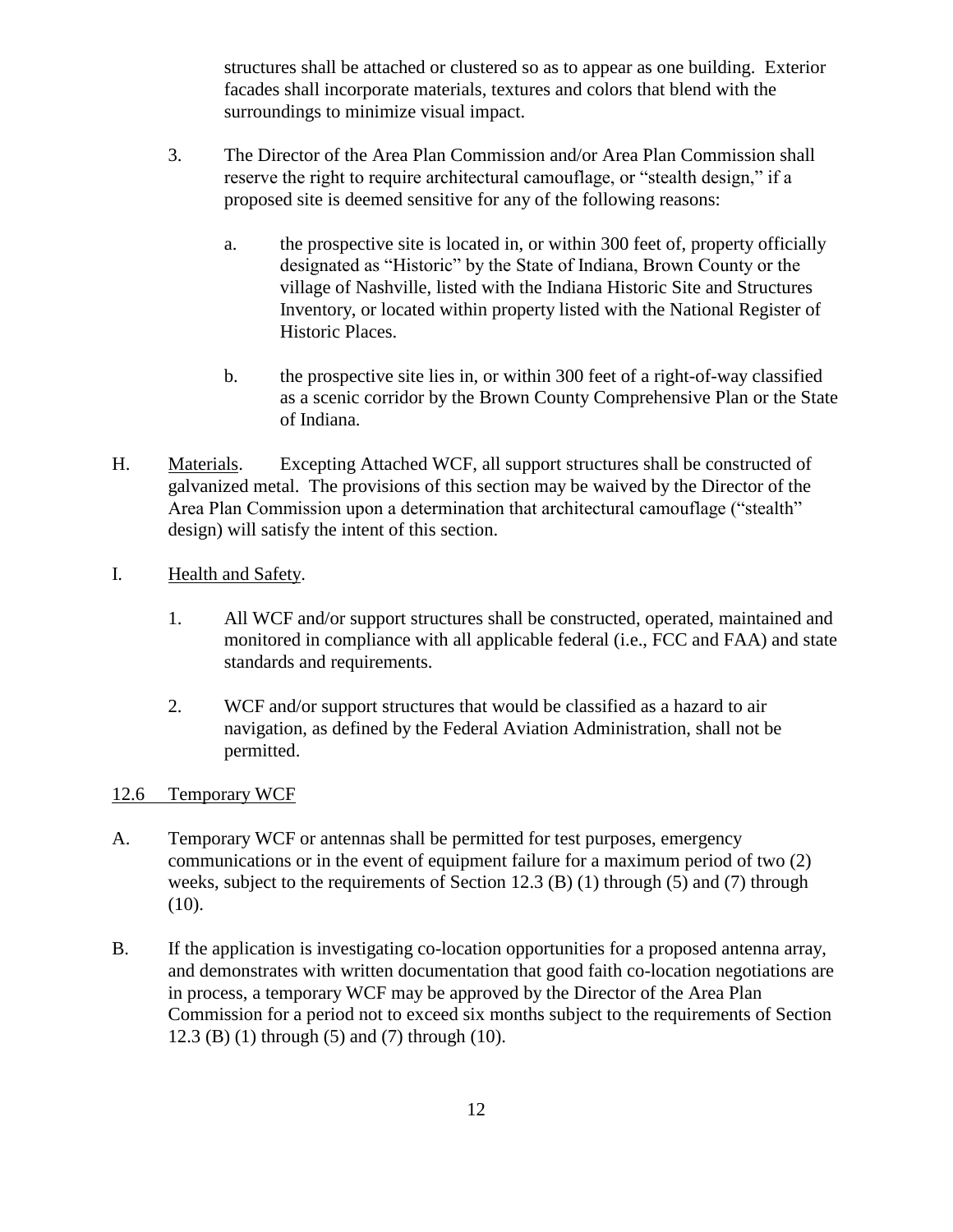C. An improvement location permit shall be required for each Temporary WCF.

#### 12.7 Abandonment

- A. Any WCF or support structure that is no longer needed or used for its intended purpose shall be considered abandoned and shall be reported immediately by the service provider to the Director of the Area Plan Commission. All abandoned WCF and/or support structures shall be completely removed by, and at the expense of, the service provider and/or owner within six (6) months from the date of abandonment and the surface of the site shall be restored to a condition suitable for development.
- B. The County may remove any discontinued WCF or support structure that is not completely removed within six (6) months from the date of abandonment. Costs associated with the dismantling and removal of an abandoned WCF or support structure and site restoration shall be paid by the service provider and/or owner as bound by the terms of the maintenance and facility removal agreement described in Section 12.3  $(B)(6)$ .

| <b>Performance Standard</b>                  | All WCF, support structures               |
|----------------------------------------------|-------------------------------------------|
| Maximum Permitted Height Without<br>Variance | 199 feet                                  |
| Front Yard Setback (minimum)                 | Certified fall zone of tower plus 50 feet |
| Side Yard Setback (minimum)                  | Certified fall zone of tower plus 50 feet |
| Rear Yard Setback (minimum)                  | Certified fall zone of tower plus 50 feet |

**TABLE 12.1**

Section 8. The provisions of this ordinance are separable. If any part or provision of This ordinance or the application thereof to any persons or circumstances is adjudged invalid by a court of competent jurisdiction on procedural or any other grounds, the judgment shall be confined in its operation to the part, provision, procedure or application directly involved in the controversy in which such judgment shall have been rendered and shall not affect or impair the validity of the remainder of this ordinance or the application thereof to other persons or circumstances. The Board of Commissioners of the County of Brown, Indiana, hereby declares that it would have enacted the remainder of this ordinance even without any such part, provision, procedure or application.

Section 9. All provisions of the Brown County Zoning Ordinance in conflict herewith are hereby repealed.

Section 10. The Executive Director of the Brown County Area Plan Commission shall be, and hereby is, directed and authorized to incorporate these amendments into the Brown County Zoning Ordinance text.

Section 11. This ordinance shall be effective upon the date of adoption and satisfaction of any relevant statutory publication requirements.